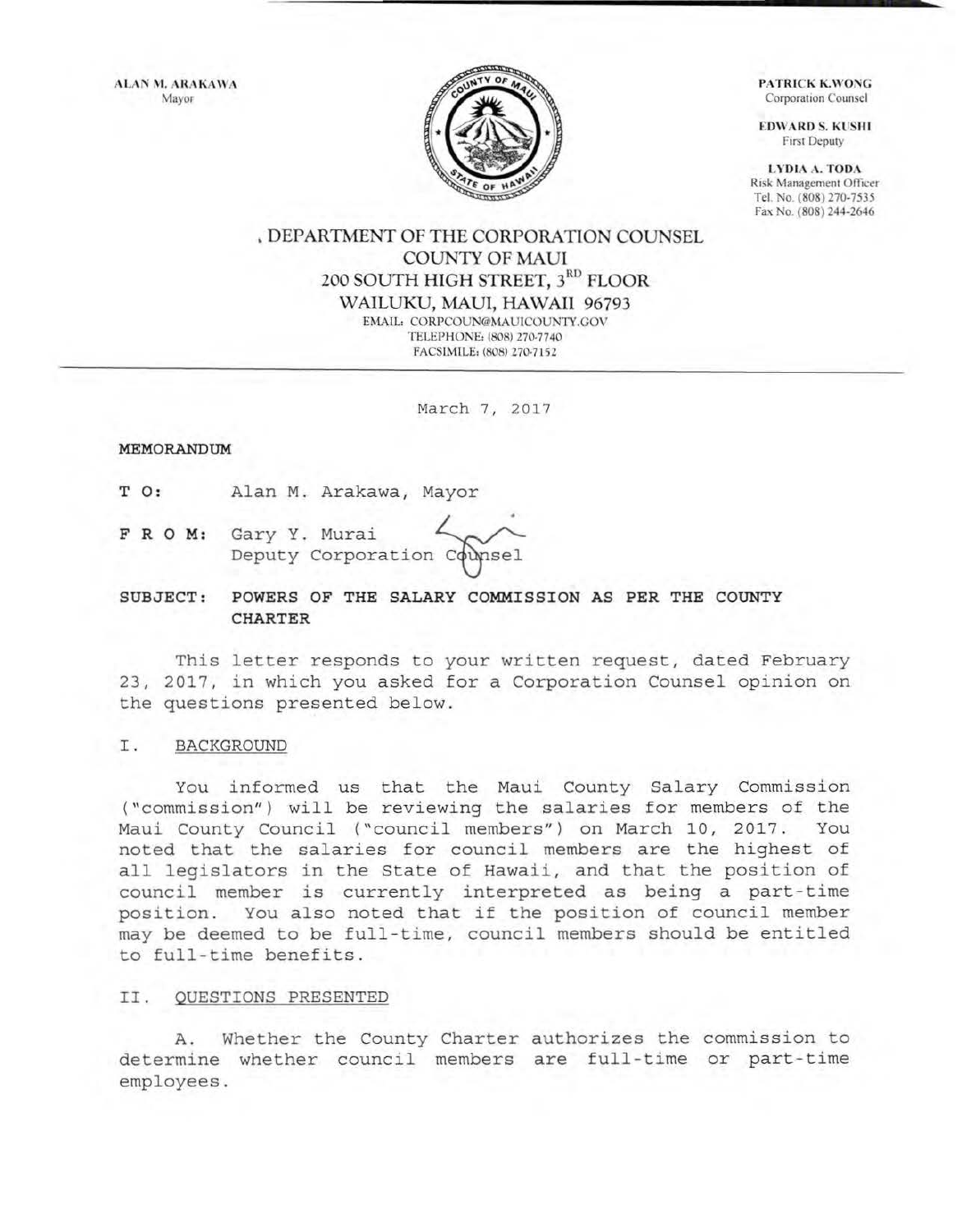Alan M. Arakawa, Mayor March 7, 2017 Page 2

B. Whether the commission is authorized to designate council members as full-time employees so they may be entitled to receive the same benefits as other full-time employees of the County of Maui.

### III. BRIEF ANSWER

The answer to both questions is no. With regard to elected officials, the Revised Charter of the County of Maui (1983), as amended (hereinafter "charter") , only authorizes the commission to determine compensation .

### IV. ANALYSIS

A. The commission does not have the authority to determine whether a council member is a full-time or part-time employee .

Charter Section 8-17.1 provides in pertinent part:

The commission shall determine the compensation of elected officials and appointed directors and deputy directors of all departments of the county provided, however, in establishing the compensation of appointed department heads and their deputies, the commission shall consult with those boards and commissions which have appointing authority for department heads.

When interpreting a charter provision, the Hawaii Supreme Court wrote:

The interpretation of the charter is similar to the interpretation of a statute. And

[t]he standard of review for statutory construction is well-established. The interpretation of a statute is a question of law which this court reviews de novo. In addition, our foremost obligation is to ascertain and give effect to the intention of the legislature[,] which is to be obtained primarily from the language contained in the statute itself. And where the language of the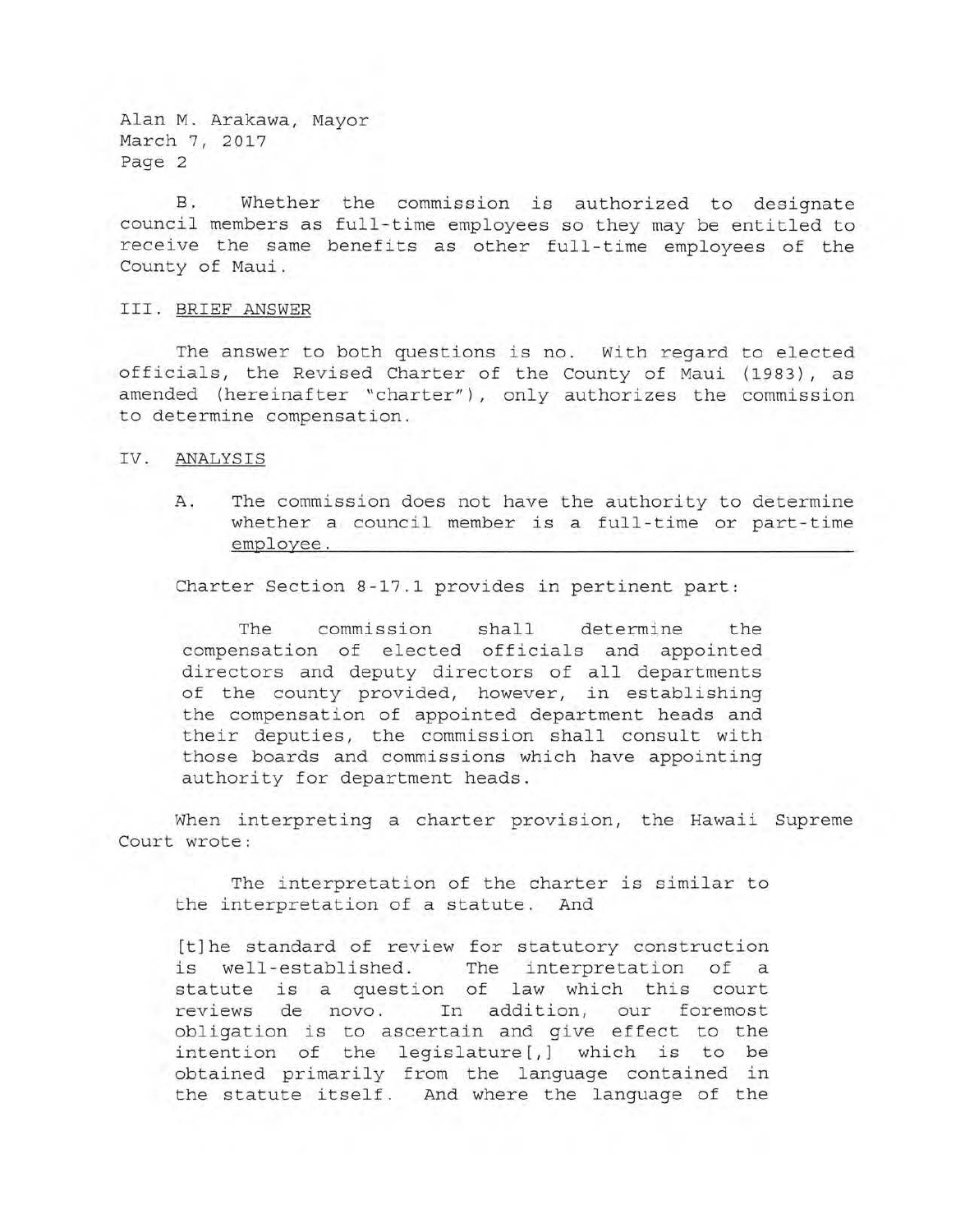Alan M. Arakawa, Mayor March 7, 2017 Page 3

> statute is plain and unambiguous, our only duty is to give effect to its plain and obvious meaning.<sup>1</sup>

Therefore, read plainly, Charter Section 8-17.1 charges the commission solely with the duty of determining the compensation for elected officials, appointed directors and deputy directors.<sup>2</sup> Moreover, Charter Section 8-17.1 is silent as to what factors the commission should consider when determining appropriate commission should consider when determining appropriate compensation for council members and makes no reference to full time or part-time status.

However, as you stated, it has been generally accepted that council members are part-time legislators, who may have legislators, who may have employment or business interests outside of their elected<br>office.<sup>3</sup> Prior commissions have generally based their Prior commissions have generally based their compensation decisions for council members on factors such as the qualifications, duties and responsibilities of the office; as well as the cost of living in Maui County, the compensation of other state and county legislators and the county's ability to pay.

# B. The commission does not have the authority to designate council members as full-time employees .

The same analysis used above applies to whether the commission may designate council members as full-time employees. Charter Section 8-17.1 does not provide the commission with the duty or authority to designate council members as full-time employees.

 $1$ Maui County Council v. Thompson, 84 Hawai'i 105, 106 (1996)

 $2$ Section 7-4 of the Charter provides that the  $salary$  of the mayor shall be determined by the commission, while Section 8-17.1 of the Charter provides that the commission shall determine the compensation of elected officials.

<sup>3</sup>In a December 27, 2001 Corporation Counsel opinion to Council Services Director Ken Fukuoka regarding paid vacation leave for council members, this office relied on §79-1 and §78-6, H.R.S. and opinions by the Corporation Counsel for the City and County of Honolulu *in* construing council members as part- time employees. However, §79-1 and §78-6, H.R.S. were repealed in 2002 and we are not aware of any subsequent law *or* legal opinion that addresses whether council members are full - time *or* part-time.